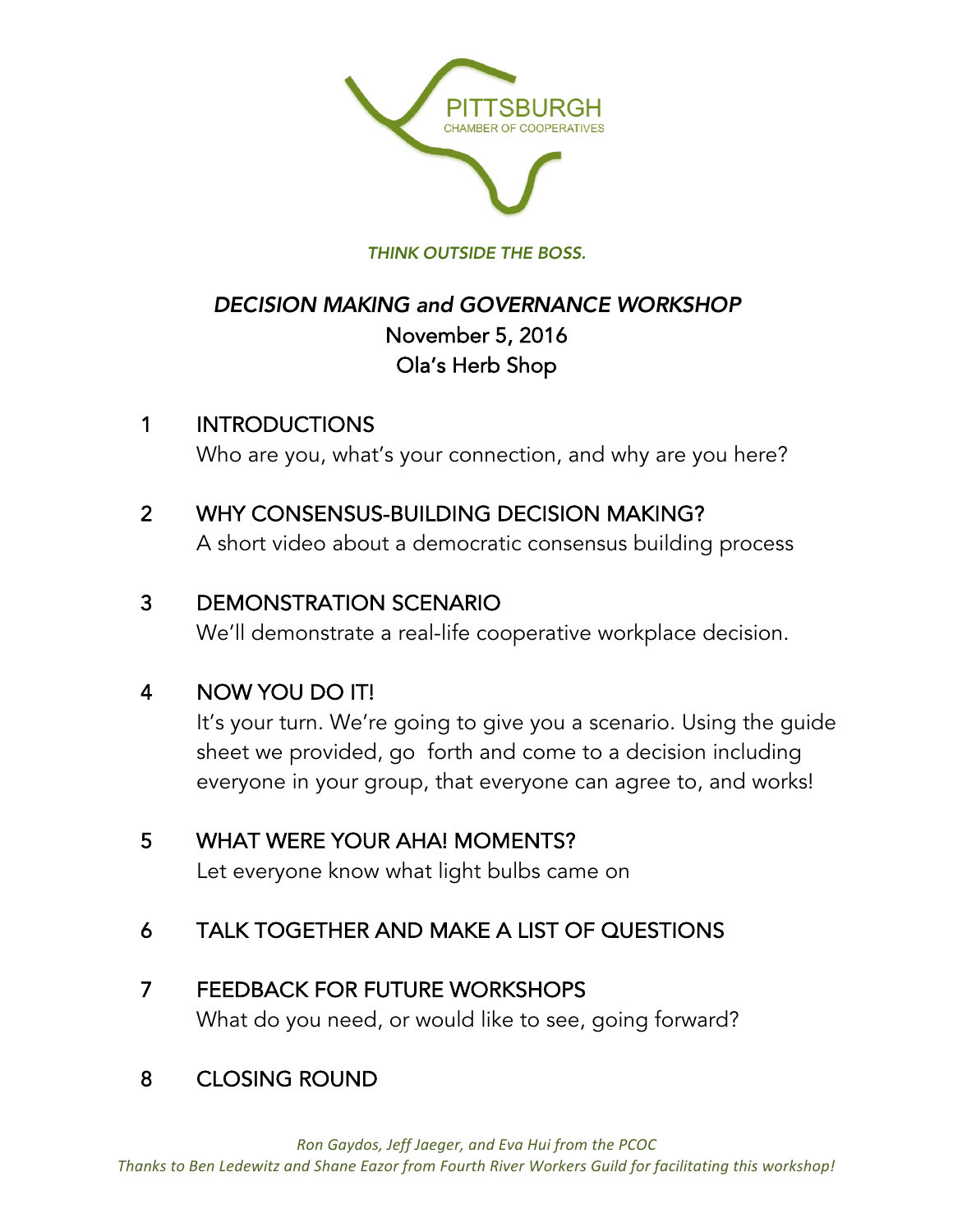### **Scenario Script**

**Narrator: We are at our company policy meeting. The second item on our agenda was added by Ben relating to bookkeeping. Shane is facilitating the meeting, and Ron is the secretary. We are going to start the picture forming process:**

Shane: Okay, Item number two, that Ben wanted on the agenda: Bookkeeping Ben: Describes problem

#### **Narrator: Now we will begin the proposal shaping process**.

| Shane: | What needs done? (popcorn round: invoices, log receipts, align spreadsheets<br>with tax forms, log receipts, etc.)<br>Let's have proposal suggestions: |
|--------|--------------------------------------------------------------------------------------------------------------------------------------------------------|
| Ron:   | Outside help by the lowest responsible bidder                                                                                                          |
| Jeff:  | A shared task force according to each's strengths                                                                                                      |
| Ben:   | In-house helper                                                                                                                                        |
| Shane: | Proposal motions?                                                                                                                                      |

**Narrator: Now we will present and work the proposal**

| Ron:   | Let's do an in-house helper for Ben, after he goes up to so many hours, then go<br>outside |
|--------|--------------------------------------------------------------------------------------------|
| Shane: | Clarifications?                                                                            |
| Jeff:  | At what point does the helper kick in?                                                     |
| Ron:   | 8 hours between Ben and the helper                                                         |
| Shane: | Let's do a quick reaction round. (all say something)                                       |
| Shane: | Seeking objections?                                                                        |
| Jeff:  | Can we afford it?                                                                          |
| Ron:   | I'll look for 25/hour                                                                      |
| Ben:   | Plus that person should be more efficient                                                  |
| Shane: | I amend the proposal to have a review after 6 months                                       |
|        | Do we have consent? None? Good.                                                            |
|        | Now we need to define the role. (data entry invoices, log receipts, align                  |
|        | spreadsheets with tax forms, log receipts, beer fund, etc)                                 |
|        | Does someone have a proposal?                                                              |
| Ben:   | (proposes the position)                                                                    |
| Shane: | Clarifications?                                                                            |
| Ron:   | Do you get paid to do that?                                                                |
| Ben:   | Yes, and so the helper should be paid, too.                                                |
| Jeff:  | When will they do the work?                                                                |
| Ron:   | In off-hours, slow times, or rainy days                                                    |
| Shane: | Let's do a quick reaction round. (                                                         |
| Shane: | (Summarizes) Look for objections?                                                          |
| Ben:   | I'd like to add a one-month review with a one year term.                                   |
| Shane: | Round of consent. (all agree)                                                              |

Nominate the helper…rounds, consent

#### **Narrator: Now the group announces the decision**

Shane: We have consent. We're done!